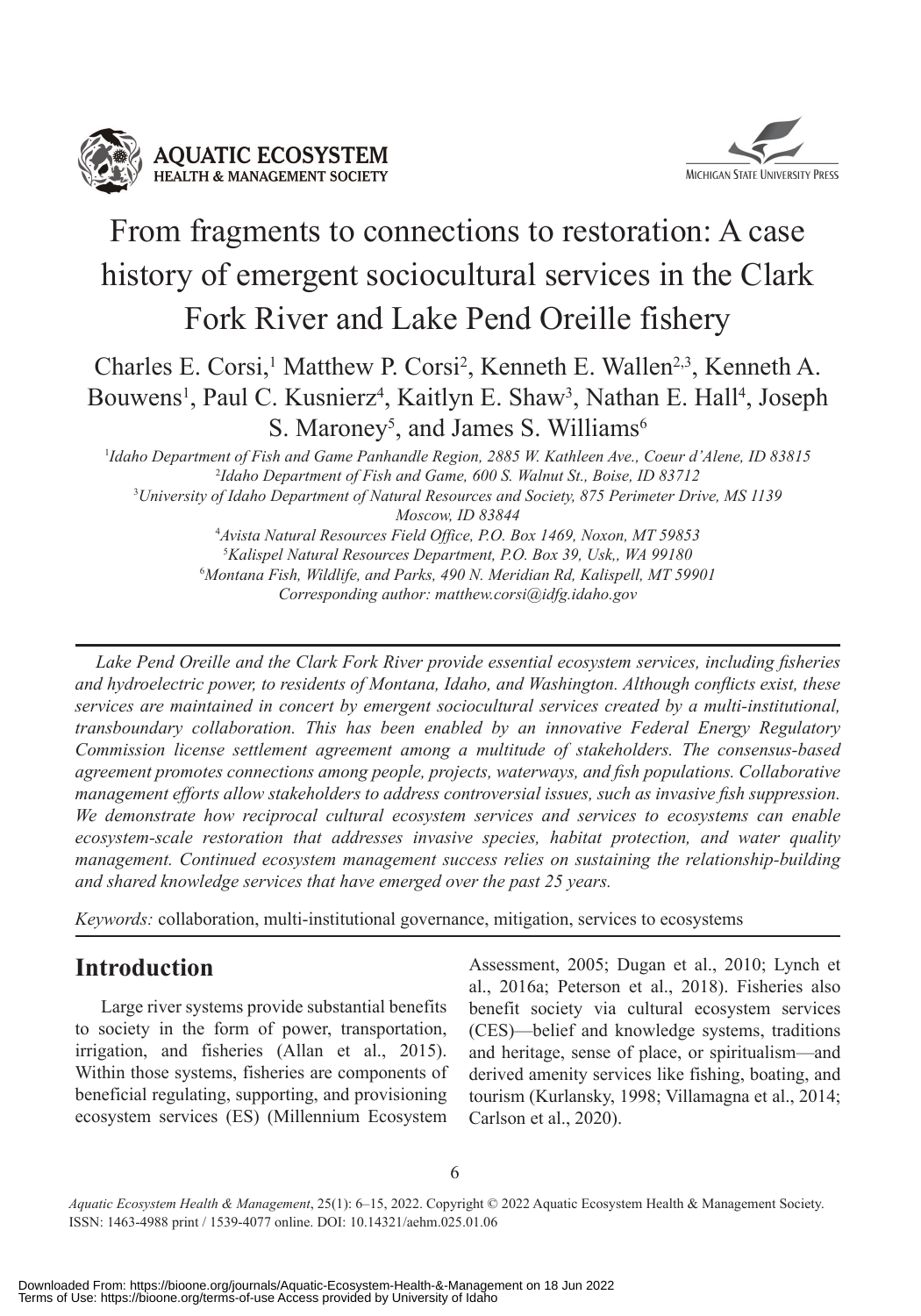Within fisheries, cultural services are understood and acknowledged to be fundamental to conservation and management. As social artifacts, CES emerge, operate, and eventually embed within the bounds of human history, and are most directly experienced and intuitively appreciated when direct links to human wellbeing exist and are maintained (Daniel et al., 2012; Plieninger et al., 2013). With respect to fisheries, CES also emerge in management; we cannot remove ourselves and our social, political, and economic institutions from nature and the functioning of ES. Historically, technocratic systems of environmental management and decision-making have not been fully inclusive of the concept of culture—behaviors, values, norms, and institutions—and the production and use of traditional knowledge due to differences in validity criteria or the challenge of operationalizing culture within an existing management paradigm. Attention to CES can improve the cultural

sensitivity of process and participants, help to optimize management approaches, increase the relevance of management actions to participants, and highlight tangible benefits (Chan et al., 2012; Martín-Lopez et al., 2012; Fish et al. 2016).

The traditional view of ES as benefits derived from nature implicitly presumes a one-way flow of benefits from nature *to* humans. Yet, many ES, including CES, are purposely cultivated or modified by humans to enhance ecosystem quality or quantity. That represents a flow of benefits from humans *to* nature, which Comberti et al. (2015) term services to ecosystems (S2E). The S2E perspective views conservation and management as benefitting nature via protecting, enhancing, and restoring services, which creates feedback of reciprocal benefits to human wellbeing. Moreover, S2E categories mirror the protection, mitigation, and enhancement (PME) management efforts enacted by large river fisheries management (Schaich et al.,



**Figure 1**. Map of the Lower Clark Fork River, Lake Pend Orielle, and Pend Oreille River drainages comprising the geographic scope of the Clark Fork Settlement Agreement.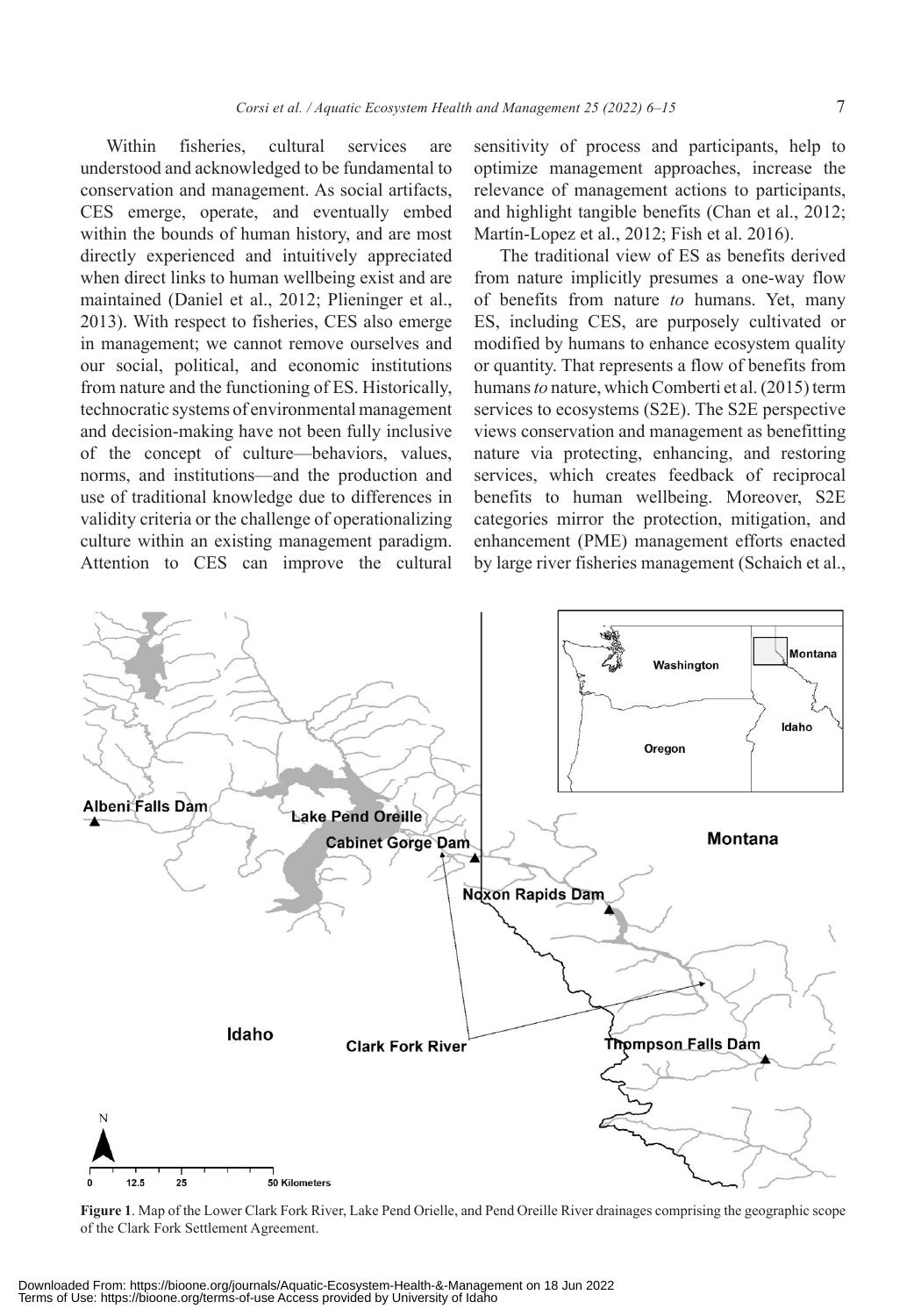2010; Chan et al., 2012; Thom et al., 2016).

From that perspective, we reflect on PME efforts in the Lake Pend Oreille-Clark Fork River (LPO-CFR, Figure 1) fisheries and suggest the CES and S2E concepts are boundary objects that aid large river fisheries management as they develop and maintain long-term collaborative management and planning partnerships (Schleyer et al., 2017). We use a case study approach (cf. Churchill et al., 2002) to describe the scope of PME efforts and fishery responses from ecological, economic, and sociocultural perspectives over the history of these efforts. We recount the initial conditions and tactics that prompted, improved, and now sustain management of fisheries. We illustrate how initial conflicts and eventual cooperation facilitated the emergence of several CSE and S2E: collaborationconsensus pathways, multi-institutional governance, transboundary culture, shared knowledge systems, and public involvement. Our use of CES and S2E to frame PME outcomes and the LPO-CFR's future demonstrates that the twoway flow of services and feedback of benefits between fisheries and people are useful schemas to conceptualize and enact long-term, multistakeholder collaborations.

# **Lake Pend Oreille-Clark Fork River system**

The LPO-CFR consists of the largest lake in Idaho and the largest watershed (by volume) Montana, respectively. Currently, three hydroelectric dams constructed in the mid-20<sup>th</sup> century operate on the LPO-CFR system in Idaho and Montana, downstream from Thompson Falls. Two dams—Cabinet Gorge (CG) and Noxon Rapids (NR)—are owned and operated by Avista. The third, Albeni Falls Dam, is operated by the U.S. Army Corps of Engineers in conjunction with the Bonneville Power Administration. Collectively, approximately 793 MW can be generated for regional power grids, which is enough to power about 631,000 homes in the Pacific Northwest for a year (NPCC 2021). In addition, the flow rates associated with these dams are influential throughout the Columbia River Basin.

Inherent to all hydroelectric projects, the dam complex substantially alters aquatic habitats and reduces biological connectivity throughout a transboundary region that includes Montana, Idaho, and Washington. Migration corridors were blocked for migratory Bull Trout (*Salvelinus confluentus*) and Westslope Cutthroat Trout (*Oncorhynchus clarki lewisi*) while impoundments within freeflowing sections benefitted invasive species, e.g. Walleye (*Sander vitreous*) and Northern Pike (*Esox Lucius*) (Scarnecchia et al., 2014).

Dam operations influence the system's natural hydrograph, including hourly flow fluctuations to meet hydropower demands and seasonal regulation of the top 11.5 feet of LPO for flood control purposes. Dam operations are among a myriad of factors negatively influencing LPO fishery productivity. The LPO fishery once supported a kokanee (*O. nerka*) sport and commercial fishery of 1,000,000 fish/year annually and world-records for Rainbow Trout (*O. Mykiss*) and Bull Trout. Exponential growth of Lake Trout (*Salvelinus namaycush*) threatened the stability of the kokanee, Bull Trout, Cutthroat Trout, and Rainbow Trout populations, as predation became a primary limiting factor for kokanee (Corsi et al. 2019). More recently, illegally introduced Walleye and Northern Pike have expanded their range in the basin, further threatening native and sport fishes in the watershed.

Non-federal projects, including CG and NR, were regulated by the Federal Power Commission (now known as the Federal Energy Regulatory Commission, or FERC) under the Federal Power Act (U.S. Congress, 1940) and 50-year licenses were issued. By the mid-1990s, many licenses were nearing expiration and utilities were faced with relicensing their projects. The FPA calls for appropriate PME of fish and wildlife resources affected by licensed facilities, with FERC establishing license conditions. These license conditions are typically where PME for effects of a dam are specified. The traditional relicensing process consists of three stages: (1) a preliminary application that includes comments from resource agencies and tribes and proposed studies; (2) execution of studies, submission of results, and a draft application that includes comments from resource agencies and tribes; (3) submission of a final application.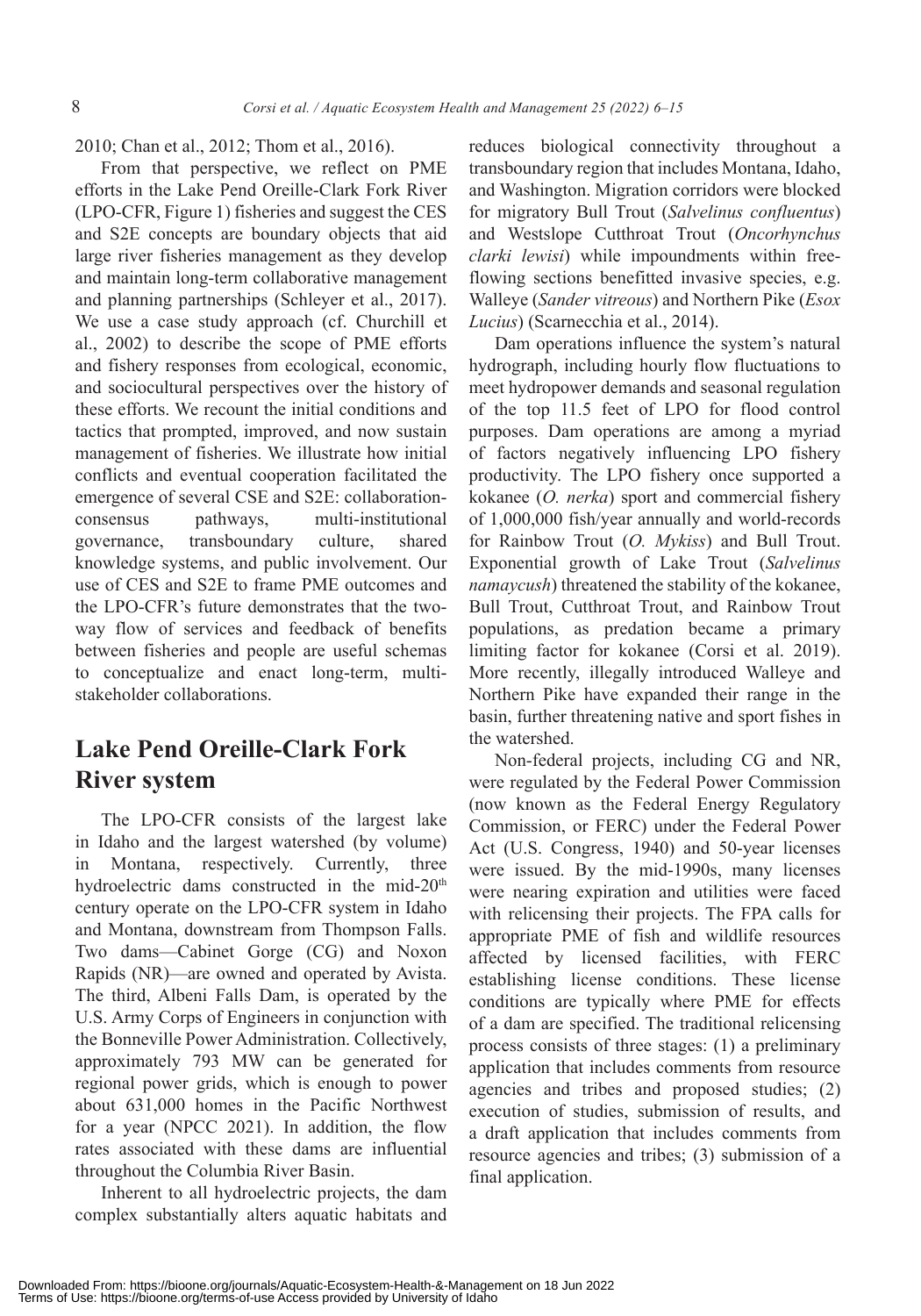# **The Clark Fork Settlement Agreement**

Relicensing was contentious and frequently litigated as utilities and stakeholders fought over mitigation responsibilities. As a result, FERC developed the Alternative Licensing Process (ALP) which allowed a collaborative approach to empower stakeholders and develop relationships and produce an uncontested license that met needs of both utilities and stakeholders (Avanish, 2004). With CG and NR due for relicensing in the early 2000s, Avista announced they would use ALP, reasoning that their Clark Fork projects provided a realistic opportunity to work collaboratively to achieve license certainty.

With the intent to file a new license by 2000, Avista began work in 1995 with a broad spectrum of participants to create a Clark Fork Relicensing Team that collaboratively prepared an Environmental Assessment and worked toward developing PME measures that met the needs of all parties (Bruch et al., 2007). Participant groups included federal and state agencies, local governments, Native American tribes, and non-governmental organizations such as sportsman groups, conservation organizations, and property owners. Importantly, Avista provided logistical and financial support for participation allowing for a broader representation of participant interests than would be involved in the traditional process.

In 1999, the 27 participating parties agreed to terms of the Clark Fork Settlement Agreement (CFSA; Avista, 1999), to include term of license, project operation sideboards, and decision structures for allocation of funds. Three important issues were not resolvable prior to signing of the CFSA, but stakeholders reached consensus on processes identified to work through these issues (fish passage, minimum flows, and total dissolved gas below CG and NR spillways). That decision is indicative of the level of trust and commitment that was developed between parties. The CFSA provided certainty to both Avista and stakeholders, but was formed as a "Living License", allowing consensus-based adaptive change to effectively use new information.

Long-term funding for fish and wildlife conservation, along with funding for recreation and

the protection of cultural resources and values, was provided in a PME package valued at approximately \$200 million (1999 dollars). Funds were established to be allocated annually. Importantly, for most identified fish and wildlife PMEs, unused annual funds "roll over" and can be used in subsequent years; funds may also be reallocated to other PME measures based on consensus agreement. Further, CFSA, which is non-federal, is readily matched with other funds received through outside grants, including federal funding.

The collaborative approach employed by Avista produced a settlement agreement that had broad acceptance and ownership amongst stakeholders. Avista was satisfied with the commitment for a 45-year license that preserved their operational approach, and PME measures that provided a high level of certainty in meeting their PME commitment. The conditions of trust led Avista, with support of the stakeholders, to roll licenses for both CG and NR into a single agreement, thus simplifying the regulatory environment. The Living License approach preserved the opportunity for stakeholders to collaborate, as needed, to adaptively modify license conditions based on new information. The CFSA and license was satisfying to stakeholders because it prescribed collaborative implementation and was funded at a level where PME work was meaningful. Further, and perhaps most importantly, once the CFSA was codified, Avista was no longer the ultimate manager of PME funds. The members of the CFSA are the managers of funds, putting Avista on equal footing with jurisdictional agencies with statutory authority who are also co-implementers of CFSA PMEs (State of Idaho, State of Montana, US Forest Service, US Fish and Wildlife Service).

# **Emergent services in the Lake Pend Oreille-Clark Fork River**

As the history of the LPO-CFR and CFSA evince, management of large river systems and fisheries is complicated by the nature of transboundary resources, multiple jurisdictions empowered to manage resources, and subsequent inter- and intra-jurisdictional conflict (Carlson et al., 2020). Such complexity inherently positions stakeholders in sociocultural and political arenas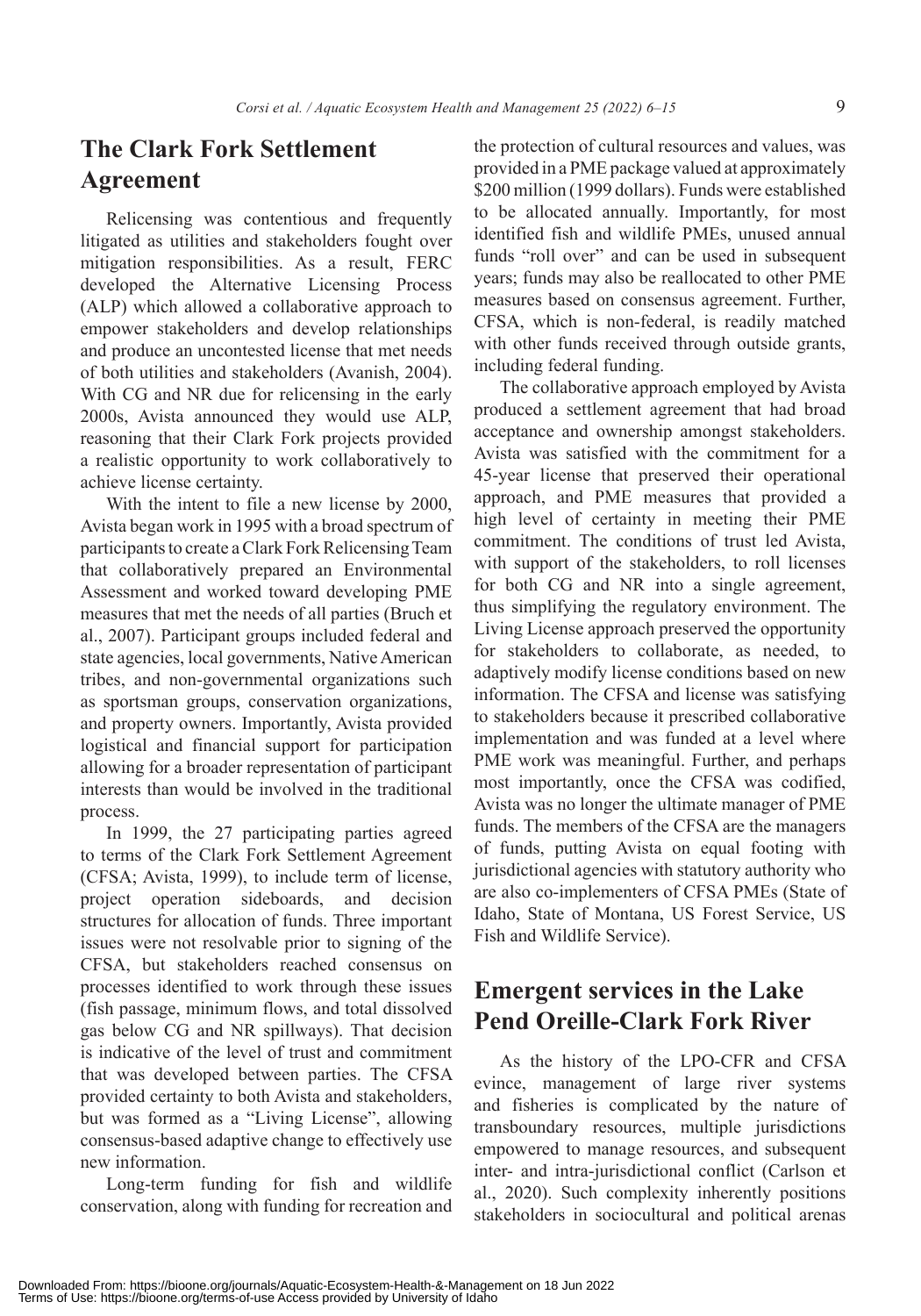fraught with disagreements about the relative value of ES and appropriate PME policies. We maintain that the CFSA's improvement of extant services and establishment of new services stems from interactions and feedbacks between people, institutions, management, and ecosystems which evolve and shift in response to one another (Good et al., 2016a).

Reflection on the history of the CFSA initiated discussions of its maintenance, and how we could articulate —to the next generation of staff, stakeholders, practitioners, and managers (Good et al., 2016b)— sociocultural values with focus on relationship-building, trust, and institutional cooperation as integral to successful large river fisheries management. Recognizing the "hidden obvious", we knew that individuals and institutions involved with the initial CFSA were shaped and influenced by the LPO-CFR's past conditions, and that these initiated several PME efforts. At the same time, we know past and current human actions and stakeholder relationships shaped and will continue to shape the system and its management.

While implicit, it is often a challenge to clearly articulate recognition that the system shaped our management and planning, and that we cultivate and enhance desired outputs (benefits/services) from the system (Thom et al., 2016). To focus on the CES and S2E benefits provided by or to nature that have derived from collaborative socialecological management guided by the CFSA over the past 25-years, we use the term *emergent services*. We use CES and S2E to describe the loop of reciprocal and flow of mutually beneficial relationship between humans and nature (Comberti et al., 2015). Services to ecosystems are categorized as protecting (species/habitat protection, cultural proscriptions, formal regulation), restoring (invasive species removal, habitat/niche restoration, spawning/migration improvement) and supporting (local knowledge, belief systems). With regard to CES, we rely on the conventions of the Millennium Ecosystem Assessment (MA) and Common International Classification of Ecosystem Services (CICES) but also broader interpretations like the recognition or reestablishment of traditional rights policy (Berkes, 1996), the implementation of inclusive management (Coscieme et al., 2020), or the establishment of knowledge interchange (Lynch et al., 2016b).

Collaboration-consensus pathways, an overarching emergent CES and S2E institutionalized by the CFSA and perpetuated by its members, created the appropriate conditions for the emergence of four additional S2E integral to the functioning and now the continuation of the CFSA: (1) multiinstitutional governance, (2) transboundary culture, (3) shared knowledge systems, and (4) public involvement. The aforementioned services may be considered meta-services; other benefits to and from ecosystems we discuss include the contribution and acquisition of local and scientific knowledge, trust-based decision-making, shared experiences and common learning, and ownership in processes and outcomes.

## **Multi-institutional governance**

The CFSA formalizes multi-institutional governance as the agreement is cooperatively administered by all members (Avista, 1999). Projects, being the main activity of CFSA members, are an exemplar of this emergent S2E. A project proposal process begins with initial vetting by a team comprised of Idaho, Montana, Avista, and US Fish and Wildlife Service representatives, then by technical advisory committees comprised of a member from each CFSA signatory. Projects are then moved ahead to the Management Committee (MC), comprised of representatives of the signatories to the settlement who are authorized by their organizations to make decisions in the selection process.

The MC strives for consensus decision-making but provides a structure for decisions in the event consensus cannot occur. Five entities (Idaho, Montana, Avista, US Fish and Wildlife Service, and US Forest Service) with jurisdictional and statutory authorities retain the right to veto a decision. Because of the inclusive process used to bring projects forward for consensus vote, veto power is almost never used. Additionally, with five parties holding that power, any inappropriate use of veto has consequences.

The common path to consensus within the CFSA begins with stakeholders convening at a facilitated meeting. Meetings are designed to not only build relationships but work through a structured process that identifies how each stakeholder group views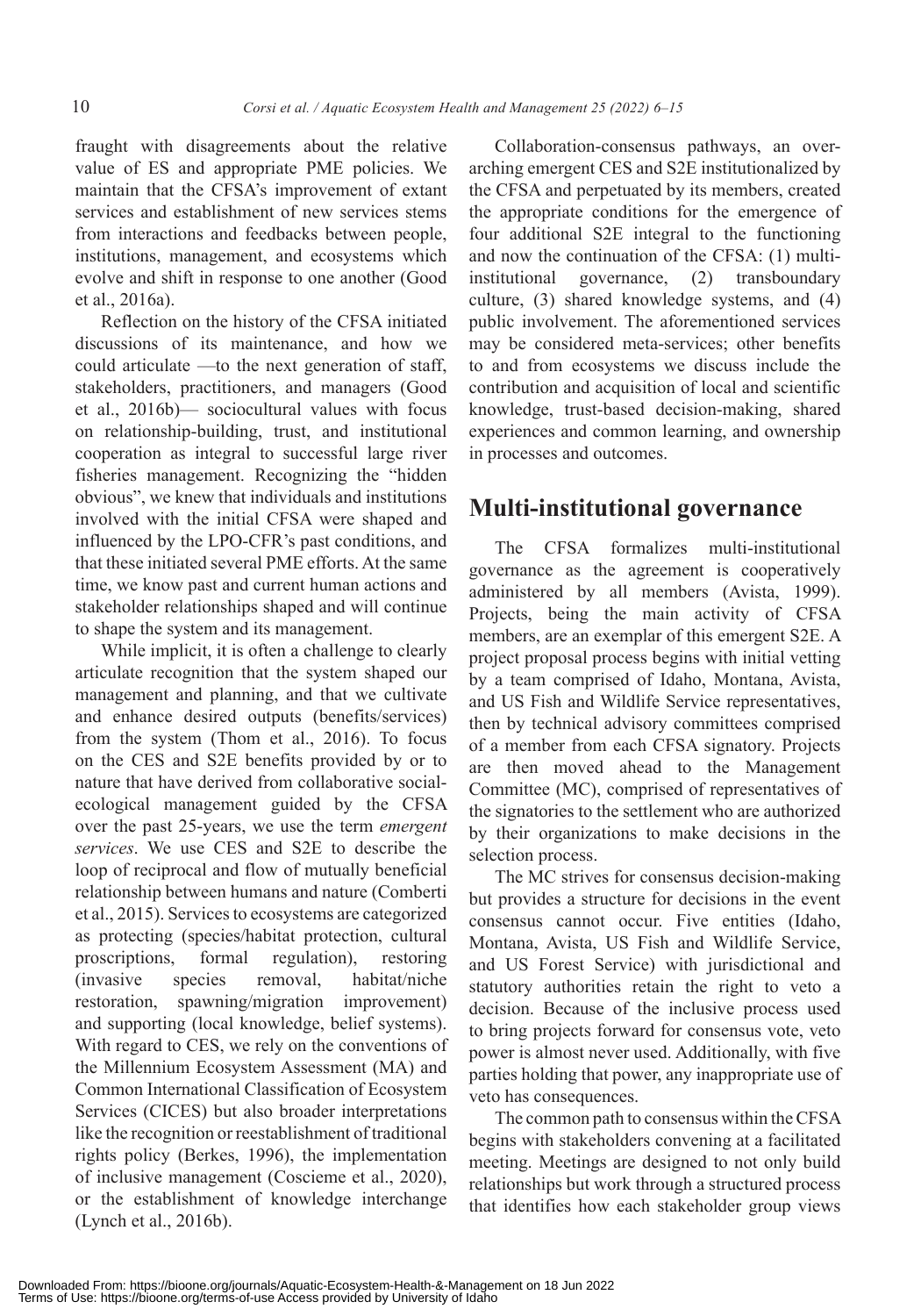themselves, as well as how they are viewed by others. A typical full-day agenda consists of opportunities to "break bread" (both figuratively and literally, as Avista provides meals) and facilitated conversations pertinent to functional working relationships. Erstwhile, opposition is transformed to support via discovering how stakeholders can take ownership for outcomes. The MC meets twice annually, with the spring meeting primarily focused on reviewing and approving proposals and funding for those, and the fall meeting primarily used to check in on implementation progress, receive new information, and to consider any changes that might be needed. Importantly, the MC meetings provide opportunities for stakeholders to re-connect in a social setting including meals and field tours, contributing to a shared sense of mission. The structure and processes of the MC establish a sense of ownership, to include nonjurisdictional collaborators (e.g. non-governmental organizations) that might otherwise be left out of PME packages. Through the outlined process, stakeholders have collaborated and come to agreement on implementation of \$98 million PME dollars (approximately 100 projects, annually, e.g. Avista, 2020). These agreements addressed the previously unresolved issues related to fish passage (see below), dissolved gas mitigation, and minimum flows. Stake holders have amended minimum flow requirement downstream of Cabinet Gorge Dam (FERC 2019) and developed approaches to monitoring and reducing total dissolved gas as well as mitigating for the potential fishery impacts of high total dissolved gas caused by spill at Noxon Rapids and Cabinet Gorge Dams (Avista, 2004; Avista, 2009)

#### **Transboundary culture**

The collaborative pathways and shared governance formalized by the CFSA create conditions for members to gain project ownership across jurisdictional and philosophical boundaries (Midway et al., 2016). Members see how projects on one side of a boundary positively impact objectives on another side of a boundary, whether biologically direct, biologically indirect, or politically. This facilitates project development that has been broad in scope. Since 1999, more than 36,000 ha encompassing about 359 km of stream habitat in Idaho and Montana have been protected through purchase and conservation easements. More than 50 stream habitat projects have been implemented on at least 20 tributaries in Idaho and Montana combined.

Perhaps the epitome of this transboundary culture is the restoration and improvement of connectivity for migratory species within the watershed. Since 2000, downstream passage has been restored with emigrating juvenile Bull Trout and post-spawn adult Bull Trout in tributaries of the lower CFR being captured, transported, and released downstream of CG, where they have free access to LPO. Since inception of this program, 3,850 juvenile and 78 post-spawn Bull Trout have been transported downstream of CG (see Oldenburg, 2018). In 2001, an annual upstream transport program began at CG, whereby adult Bull Trout maturing in LPO are captured near the base of CG and released upstream in Montana. In 2014, managers agreed to begin upstream transport of spawning Westslope Cutthroat Trout. Over the course of this program 681 Bull Trout and 184 Westslope Cutthroat Trout have been transported upstream of CG (see Bernall and Johnson, 2018; Bernall and Duffy, 2019). After several years of negotiation to reach consensus on a scientifically defensible design for a permanent fish passage facility, a fish trap is being constructed at CG in order to further enhance fish passage upstream to spawning habitat in Montana. Fish passage negotiations not only focused on trap design and operation, but also on means for preventing the movement of fish pathogens from Idaho into Montana. The fish passage facility trap is currently under construction and is anticipated to be operational by 2022.

## **Shared knowledge system**

As the CFSA has matured and relationships among members have developed and evolved, shared knowledge has become a cornerstone of PME successes throughout the basin (Avista, 2019). Members have developed a sense of community and recognition of each other's goals that translates into synergy and integrity at technical and policy levels. This leads to broader management perspectives,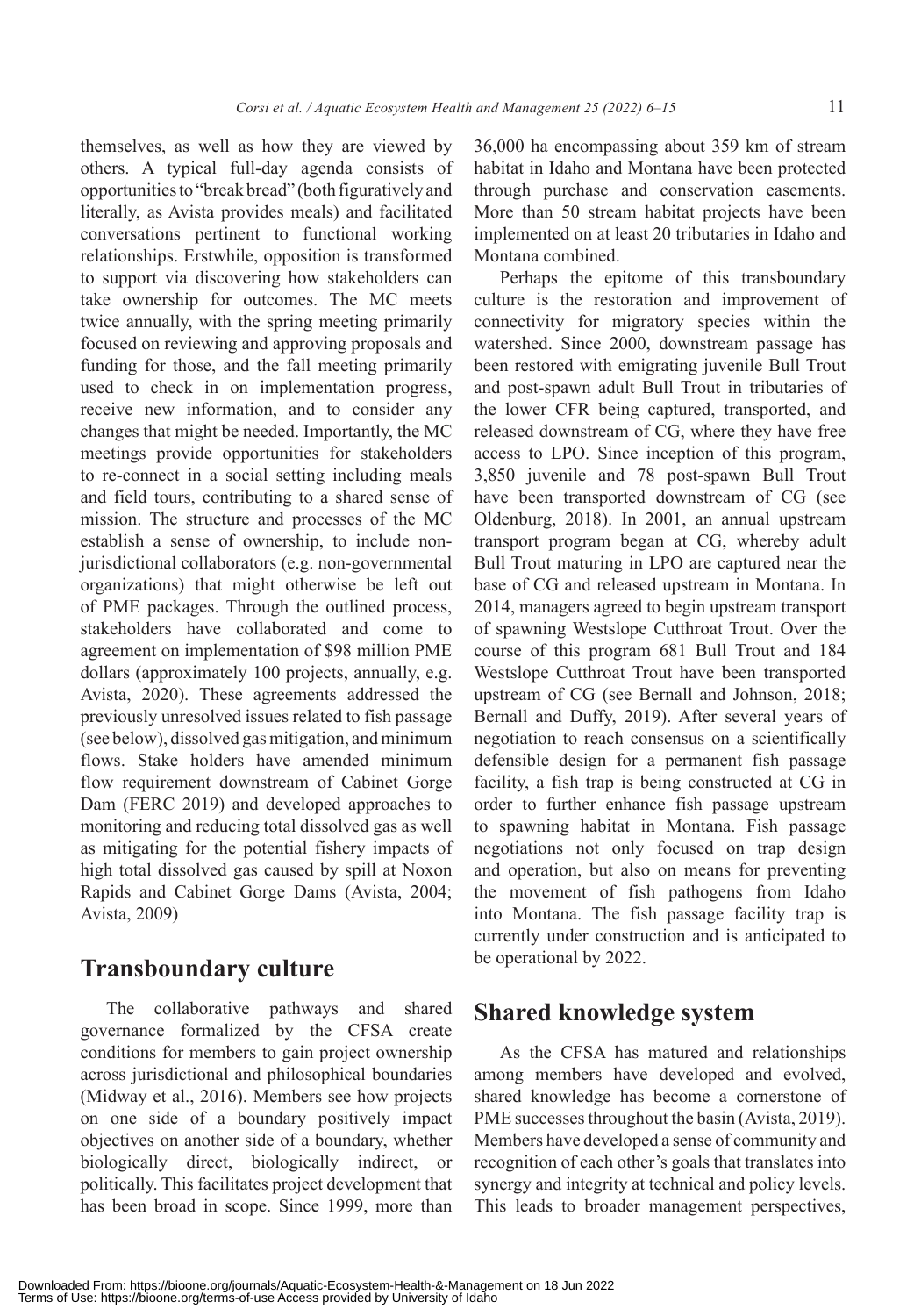creativity, and allows thinking at biologically relevant scales. Together, these and other aspects of a shared knowledge system offer the LPO-CFR supporting S2E.

Funds from the CFSA are primarily directed at PME, but sharing research from programs outside the CFSA has been critical to the success of CFSA PME. The best example has been creative implementation and integration of mitigation funds associated with Albeni Falls Dam. Research conducted in that program have broadened the scope of conservation efforts with the support of rigorous research, monitoring, and evaluation. These research programs have allowed for effective implementation of adaptive management cycles where management is both science-based and experimental in nature (Halbert 1993). Shared knowledge has had a positive impact on the Bonneville Power Administration (BPA) programs as well. The mitigation program through the BPA uses a less streamlined process, which also serves the entire US portion of the Columbia River basin. Successes with CFSA work have provided a steppingstone to bringing in BPA funding to expand programs, especially the suppression of invasive fishes in Lake Pend Oreille (see below, Rust et al. 2020, and https://researchoutreach. org/articles/non-native-lake-trout-suppressionfisheries-restoration/).

#### **Public involvement**

Over the course of the CFSA, its substantial resources and associated PME programs created significant conservation opportunity, and several programs are notable for their scope and aspiration. However, under the public trust doctrine, PME efforts are beholden to public preferences and priorities (Sax, 1970). Perhaps the most notable example of this has been the suppression of nonnative predatory fishes which has occurred in LPO since 2006. Suppression was spurred by the increase of non-native Lake Trout and subsequent collapse of kokanee*.* In 2002, a citizen advisory committee was established to work with Idaho Department of Fish and Game (IDFG) to identify tools to reduce Lake Trout abundance. In 2003, IDFG adopted the committee recommendations for Lake Trout, including commercial harvest, removing bag limits, and allowing experimental trap-netting.

Due to negative perceptions of suppression and netting, an anti-suppression group, Citizens Against Netting Fish on Lake Pend Oreille, was formed by Lake Trout anglers. Founders of the group circulated a petition to stop the netting, and local officials and state legislators intervened, resulting in a halt to a planned second year of experimental netting in 2004.

Idaho Department of Fish and Game responded with two strategies. First the agency initiated annual State of the Lake Meetings, to disseminate monitoring information, provide a forum to scope public concerns, and answer questions. Second, in 2006, a new citizen group, the Lake Pend Oreille Fishery Recovery Task Force (Task Force) was formed. Some of the participants were specifically recommended, and all participants vetted, by legislators, thus giving the Task Force broader political backing. This proved important, as legislators now had ownership in the group and its outcomes.

As a commitment to participants that their efforts would be relevant, Task Force members were informed that IDFG would advocate for their recommendations, provided they were legal and biologically defensible. Early on, the Task Force reached agreement to incentivize anglers to harvest Lake Trout. Even anglers who petitioned against suppression of Lake Trout became participants. In mid-2006, third party expertise was brought in to provide additional credibility to the science and information used by the Task Force.

In 2007, the kokanee population reached an alltime low. That, along with the combined success of netting and incentivized angling at removing Lake Trout, invigorated commitment to rebuild the kokanee population. The Task Force agreed with ramping up netting effort. The Task Force continued to meet and became a prominent advocate for the management approach, providing leadership within the angling community. As one example, the Task Force put on fishing clinics to teach people how to be more effective anglers for lake trout.

Suppression appears to be achieving success with Lake Trout numbers declining and kokanee rebounding (Dux et al., 2019). Walleye (*Sander vitreus*) represent an emerging threat to the food web and fishery present in LPO and have recently been the subject of exploratory suppression as this species has the potential to undo the achievements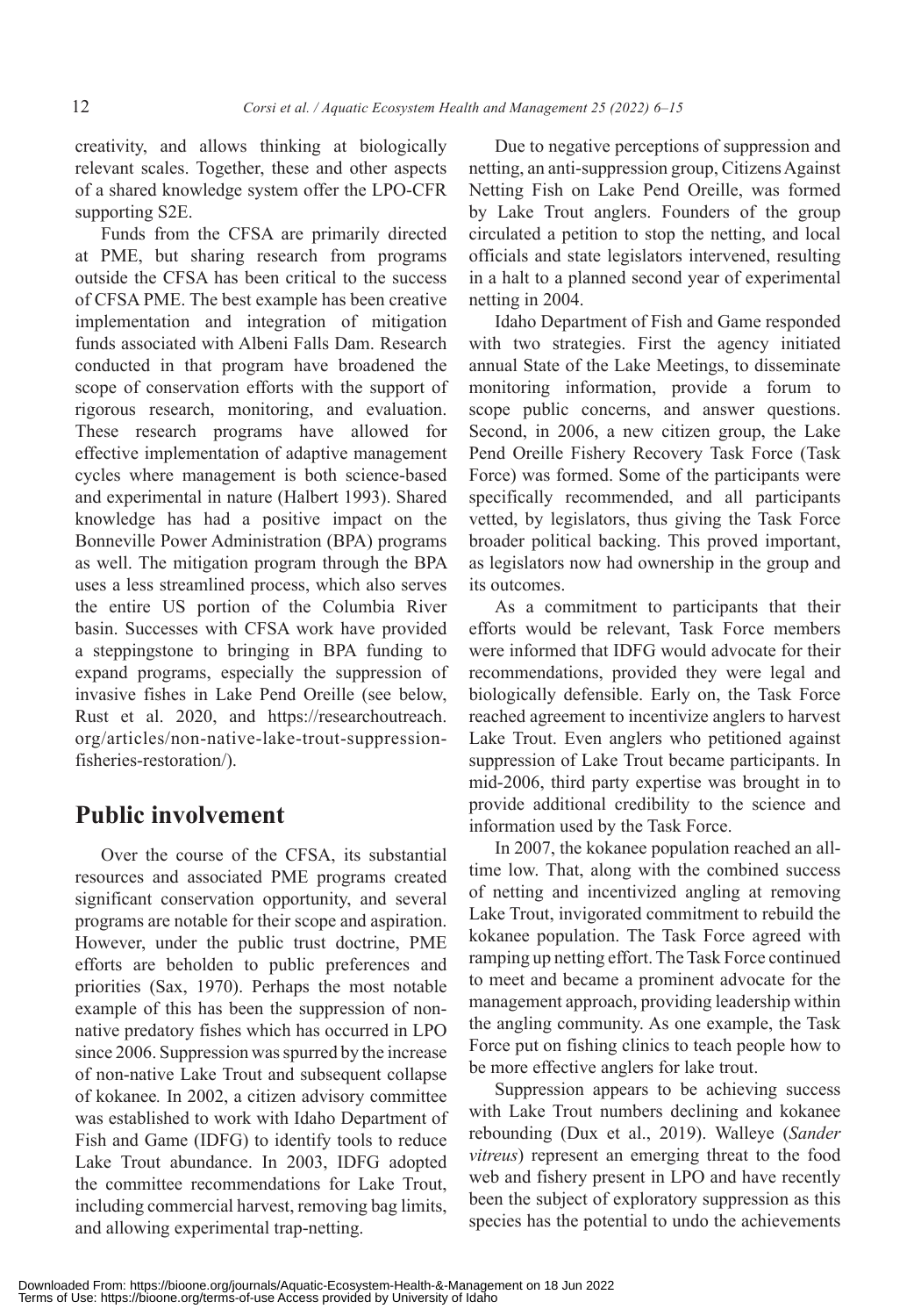of the Lake Trout Suppression Program (Corsi et al., 2019). Suppression efforts on LPO have resulted in the removal of more than 229,000 Lake Trout and 2,900 Walleye (see Rust et al. 2020 for program details). The combined efforts of netting and angler harvest on Lake Trout have been successful, and in 2013 the kokanee fishery rebounded and was re-opened for the first time since 2000. Annual State of the Lake meetings continue for public involvement, as managers move to address new challenges to the fishery such as the recent growth of the Walleye population.

#### **Conclusions**

Fisheries and fisheries management receive and provide services to nature. This case study describes novel services deriving from cultural values and social interactions, the conditions and tactics that have led to a successful multi-institutional/transboundary collaboration, the scope of PME efforts and fishery responses, and what we believe is required of stakeholders to maintain these services into the future.

Ultimately, our experiences show the path to collaboration and consensus requires what Kemmis (1990) referred to as the "indispensable element of trust." Moreover, we view the CFSA's collaboration-consensus pathways as the means for "getting to yes", but not perfection. While multistakeholder collaborations can increase actions that benefit fish and fisheries, the sociocultural elements that facilitate collaboration communication, mutual purpose, trust, etc. require connections among people and institutions (Pleasant et al., 2014; Gelcich et al., 2019). From those connections, requisite conditions are met and previously nonexistent pathways emerge which are required to sustain the resultant fisheries system.

The success of the collaborative in producing conservation outcomes is a CES that will require a continued commitment by participants to maintain its effectiveness. During the  $20<sup>th</sup>$  anniversary of the CFSA, at the semi-annual meeting, a portion of the meeting was devoted to presentations and testimonials from first, second and third generation participants (Avista, 2019). This approach was to foster sustained value from the CFSA by promoting passing on of institutional knowledge, continued

opportunities to build and maintain relationships, continued commitment to negotiation in good faith, and continued opportunity for participants to own and share in successful outcomes.

## **References**

- Allan, J. D., Smith, S.D., McIntyre, P.B., Joseph, C.A., Dickinson, C. E., Marino, A. L., Biel, R.G,, Olsen, J.C., Doran, P.J., Rutherford, E.S., Adkins, J.E., Adeyemo, A.O., 2015. Using cultural ecosystem services to inform restoration priorities in the Laurentian Great Lakes. Frontiers in Ecology and the Environment, 13(8), 418-424.
- Avinash, K., 2004. Ensuring durable environmental benefits through a collaborative approach to hydropower relicensing: case studies. Hastings Environmental Law Journal (11), 27-48.
- Avista, 1999. Volume III settlement agreement including appended PM&Es and cultural resource programmatic agreement Cabinet Gorge Hydroelectric Project (FERC No. 2058) & Noxon Rapids Hydroelectric Project (FERC No. 2075). Avista Corporation, Spokane, Washington, United **States**.
- Avista, 2004. Final gas supersaturation control program for the Clark Fork Project. Avista Corporation, Spokane, Washington.
- Avista, 2009. Final 2009 addendum final gas supersaturation control program for the Clark Fork Project. Avista Corporation, Spokane, Washington.
- Avista, 2019. Water Resources Technical Advisory Committee Meeting notes August 21, 2019. Avista, Noxon, Montana, United States.
- Avista, 2020. 2020 Annual implementation plans. The Clark Fork Project FERC Project No. 2058. Noxon, MT.
- Berkes, F., 1996. Social systems, ecological systems, and property rights. In Hanna S., Folke, C., and Maler K.- G., (Eds.): Rights to Nature, pp. 87-107. Island Press, Washington, DC.
- Bernall, S., Duffy, K., 2019. Upstream fish passage program Bull Trout annual project update – 2018. Avista, Noxon, Montana, United States.
- Bernall, S., Johnson, J., 2018. Clark Fork River Westslope Cutthroat Trout experimental transport program annual project update – 2017. Avista, Noxon, Montana, United States.
- Bruch, C., Burt, S., Douglas, D., Gerhardstein, B., Scherzer, B., 2007. Compendium of relevant practices for improved decision-making, planning and management of dams and their alternatives. Environmental Law Institute, Washington, DC, United States.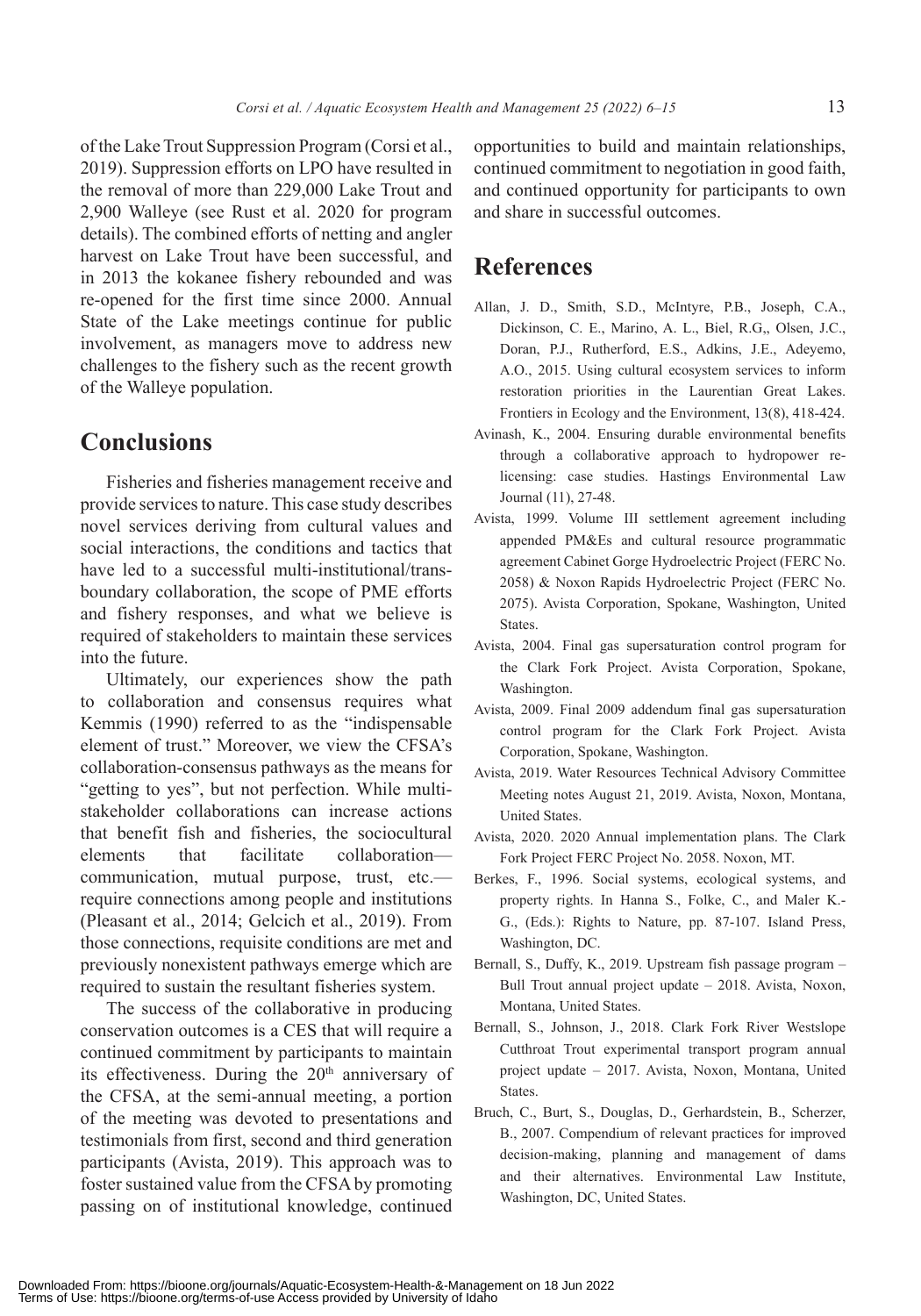- Carlson, A.K., Taylor, W.W., Cronin, M.R., Eaton, M.J., Eckert, L.E., Kaemingk, M.A., Reid, A.J. and Trudeau, A. (2020), A Social–Ecological Odyssey in Fisheries and Wildlife Management. Fisheries, 45(5): 238-243.
- Chan, K. M., Satterfield, T., & Goldstein, J. (2012). Rethinking ecosystem services to better address and navigate cultural values. Ecological economics, 74(1), 8-18.
- Churchill, T. N., Bettoli, P. W., Peterson, D. C., Reeves, W. C., Hodge, B. (2002). Angler conflicts in fisheries management: a case study of the striped bass controversy at Norris Reservoir, Tennessee. Fisheries, 27(2), 10-19.
- Comberti, C., Thornton, T. F., de Echeverria, V. W., Patterson, T. (2015). Ecosystem services or services to ecosystems? Valuing cultivation and reciprocal relationships between humans and ecosystems. Global Environmental Change, 34, 247-262.
- Corsi, M., Hansen, M., Quist, M, Schill, D., Dux, A., 2019. Influences of Lake Trout (*Salvelinus namaycush*) and *Mysis diluviana* on kokanee (*Oncorhynchus nerka*) in Lake Pend Oreille, Idaho. Hydrobiologia, 840 (1), 351–362.
- Coscieme, L., da Silva Hyldmo, H., Fernández-Llamazares, Á., Palomo, I., Mwampamba, T. H., Selomane, O., Sitas, N, Jaureguiberry, P., Takahashi, Y., Lim, M., Barral, M.P., Farinaci, J.S., o Diaz-Jose, J., Ghosh, S., Ojino, J., Alassaf, A., Baatuuwie, B.N., Balint, L., Basher, Z., Boeraeve, F., Budiharta, S., Chen, R., Desrousseaux, M., Dowo, G., Febria, C.M., Ghazi, H., V. Z., Jaffe, H.R., Kalemba M.M., Lambini, C.K., Lasmana, F.P.S., Mohammed, A.A.A., Niamir, A., Pliscoff P., Sabyrbekov, R., Sidorovich, A.A., Thompson, L., Shrestha, U.B., Valle, M., 2020. Multiple conceptualizations of nature are key to inclusivity and legitimacy in global environmental governance. Environmental Science & Policy, 104, 36-42.
- Daniel, T. C., Muhar, A., Arnberger, A., Aznar, O., Boyd, J. W., Chan, K. M., Costanza, R., Elmqvist, T., Flint, C.G., Gobster, P.H., Grêt-Regamey, A., Lave, R., Muhar, S., Penker, M., Ribe, R.G., Schauppenlehner, T., Sikor, T., Soloviy, I., Spierenburg, M., Taczanowska, K., Tam, J., von der Dunk, A., 2012. Contributions of cultural services to the ecosystem services agenda. Proceedings of the National Academy of Sciences, 109(23), 8812-8819.
- Dugan, P., Delaporte, A., Andrew, N., O'Keefe, M., Welcomme, R., 2010. Blue harvest: inland fisheries as an ecosystem service. United Nations Environment Programme.
- Dux, A. M., Hansen, M. J., Corsi, M.P., Wahl, N.C., Fredericks, J.P., Corsi, C.E., Schill, D.J., Horner, N.J., 2019. Effectiveness of Lake Trout (Salvelinus namaycush) Suppression in Lake Pend Oreille, Idaho: 2006-2016. Hydrobiologia 840(1):319-333.
- FERC, 2019. Order amending license and approving exhibits A and F. Federal Energy Regulatory Commission, Washington, DC, United States.
- Fish, R., Church, A., Winter, M., 2016. Conceptualising cultural ecosystem services: A novel framework for research and critical engagement. Ecosystem Services, 21: 208–217209.
- Gelcich, S., Martínez-Harms, M. J., Tapia-Lewin, S., Vasquez-Lavin, F., & Ruano-Chamorro, C., 2019. Comanagement of small-scale fisheries and ecosystem services. Conservation Letters, 12(2), e12637.
- Good, M.J., Taylor, W.W., Robertson, J., Demmer, W. and Burroughs, J., 2016b, Developing Future Leaders. Fisheries, 41(10), 566-568.
- Good, M.J., Taylor, W.W., Beck, J., Lambe, R., Robertson, J., 2016a. On the evolution of organizations. Fisheries 41(9), 507-510.
- Halbert, C., 1993. How adaptive is adaptive management? Implementing adaptive management in Washington State and British Columbia. Reviews in Fisheries Science, 1(3): 261-283.
- Kemmis, D.,1990. Communities and the Politics of Place. University of Oklahoma Press.
- Kurlansky, M., 1998. Cod: A biography of the fish that changed the world. Penguin Random House. New York.
- Lynch, A. J., Cooke, S. J., Deines, A. M., Bower, S. D., Bunnell, D. B., Cowx, I. G., Nguyen, V. M., Nohner, J., Phouthavong, K., Riley, B., Rogers, M. W., Taylor, W. W., Woelmer, W., Youn, S.-J., & Beard, T. D., 2016a. The social, economic, and environmental importance of inland fish and fisheries. Environmental Reviews, 24(2), 115–121.
- Lynch, A. J., Cooke, S. J., Beard Jr, T. D., Kao, Y. C., Lorenzen, K., Song, A. M., Allen, M.S., Basher, Z., Bunnell, D.B., Camp, E.V., Cowx, I.G., Freedman, J.A., Nguyen, V.M., Nohner, J.K., Rogers M.W., Siders, Z.A., Taylor, W.W., Youn S-.J., 2016b. Grand challenges in the management and conservation of North American inland fishes and fisheries. Fisheries, 42(2), 115-124.
- Martín-López, B., Iniesta-Arandia, I., García-Llorente, M., Palomo, I., Casado-Arzuaga, I., Del Amo, D. G., Gómez-Baggethun, E., Oteros-Rozas, E., Palacios-Agundez, I., Willaarts, B., González, J.A., Santos-Martín, F., Onaindia, M., López-Santiago, C., Montes, C., 2012. Uncovering ecosystem service bundles through social preferences. PLoS one, 7(6), e38970.
- Midway, S. R., Wagner, T., Zydlewski, J. D., Irwin, B. J., Paukert, C. P. (2016). Transboundary fisheries science: meeting the challenges of inland fisheries management in the 21st century. Fisheries, 41(9), 536-546.
- Millennium Ecosystem Assessment, 2005. Ecosystems and human well-being. Island Press.
- NPCC (Northwest Power Conservation Council), 2021. Megawatt. https://www.nwcouncil.org/reports/columbia-river-history/ Megawatt#:~:text=At%2011%20megawatt-hours%20per%20 year%20per%20average%20household%2C,it%20only%20 powered%20homes%29.%20That%E2%80%99s%20a%20